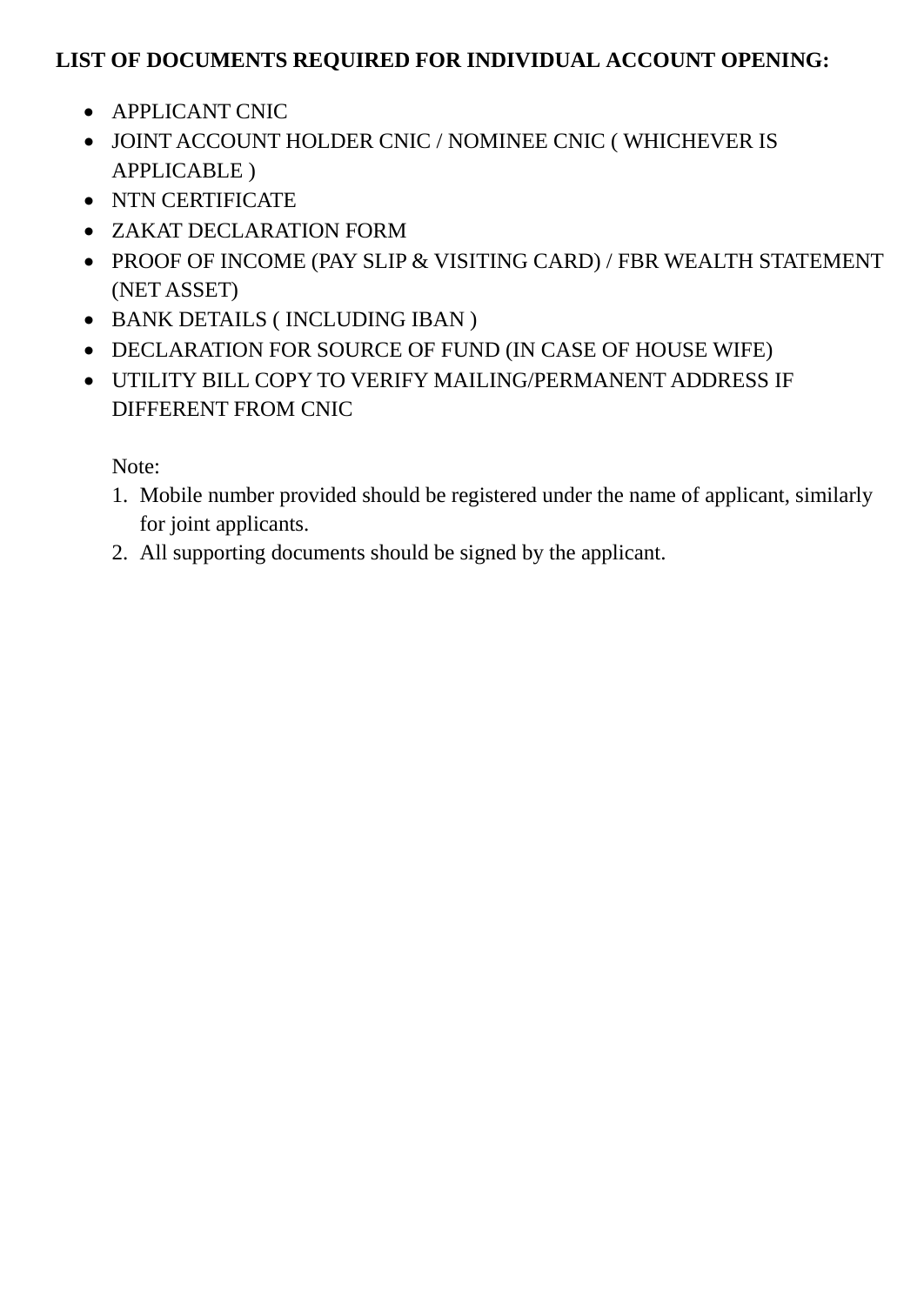

Corporate Member Pakistan Stock Exchange Limited.

Head Office: Banglow No. C-132(B), KDA Scheme No.1 MainMiran Muhammad Shah Road Karachi. Ph: +92 21 34302179 Fax : +92 21 34302186 Stock Exchange Office: 407, Karachi Stock Exchange Building, Stock Exchange Road, Karachi-74000. Ph: (92-21) 3247 0998, 3246 0634 Fax: (92-21) 3246 0691

## For official use of the Participant/TRE Certificate Holder only **Application Form No. TRE Certificate No. Securities Broker Registration No. CDS Participant ID Sub-Account No. Trading Account No. Investor Account No.**

## **CUSTOMER RELATIONSHIP FORM FOR INDIVIDUALS (Please Also Fill KYC APPLICATION FORM for Main and Joint Applicants)**

| Nature of |               | <b>Joint</b> |  |
|-----------|---------------|--------------|--|
| Account   | <b>Single</b> |              |  |

**(***Please use BLOCK LETTERS to fill the form***)**

I/We hereby apply for opening of my/our following account [**please tick**  $(\checkmark)$  **only one relevant box**] with Ismail Iqbal Securities Pvt Ltd:

**1. Trading & Sub-Account** [Opening of Account with Securities Broker for trading, custody and settlement]

**2. Investor Account with CDC 3. Sub-Account with Participant**

**4. Trading Account** [Opening of Account with a Securities Broker for trading purpose only] *Note: In case applicant chooses option # 4 above, then he/she shall choose any of the following:*  $\Box$ 

**Subscribe to Direct Settlement Services (DSS) with CDC**

 $\Box$ **Subscribe to National Custodial Services (NCS) with NCCPL**

 $\overline{\phantom{a}}$ Others (please specify e.g. CCM/ NBCM) \_\_

**A. REGISTRATION (AND OTHER) DETAILS OF MAIN APPLICANT (The information should be same as provided in the KYC Application Form)**

## **1.Full name of Applicant (As per CNIC/ NICOP) MR. / MRS. / MS.**

|                                                                                                                                |  |  |  |  |  | UKN No. |  |  |  |  |
|--------------------------------------------------------------------------------------------------------------------------------|--|--|--|--|--|---------|--|--|--|--|
| <b>NICOP</b><br><b>2. CNIC</b><br><b>SNIC</b>                                                                                  |  |  |  |  |  |         |  |  |  |  |
| $POC\Box$<br>ARC [<br>No:<br>Passport                                                                                          |  |  |  |  |  |         |  |  |  |  |
| 2. Details of Contact Depson: Water Contact Depson shall not be the person other than the Main Applicant, any one of the Joint |  |  |  |  |  |         |  |  |  |  |

**3. Details of Contact Person: [***Note: Contact Person shall not be the person other than the Main Applicant, any one of the Joint Applicants or their Attorney. However, Attorney shall not be a Participant/TRE Certificate Holder or its Director or Representative. Where Contact Person is the Main Applicant or any of the Joint Applicants, please tick*  $(\check{\phantom{a}})$  *the appropriate box*  $(a)$  *below and use the contact details of such Contact Person as provided in the KYC Application Form for CDS. Where Contact Person is an Attorney, please provide details in (a) to (i) below]*

(a) Contact Person: Main Applicant  $\Box$  Joint Applicant No. 1  $\Box$  Joint Applicant No. 2  $\Box$  Joint Applicant No. 3  $\Box$  Attorney $\Box$ 

(b) Attorney Name: MR. / MRS. / MS.

(c) Mailing Address:

| (d) CNIC $\Box$ SNIC $\Box$ NICOP $\Box$ |            |                         |  |  |                 |  |  |  |  |
|------------------------------------------|------------|-------------------------|--|--|-----------------|--|--|--|--|
| $ARC \Box POC \Box No.$                  |            |                         |  |  |                 |  |  |  |  |
| (e) Expiry date of                       |            |                         |  |  |                 |  |  |  |  |
| CNIC//SNIC/NICOP/ARC/POC:                |            |                         |  |  |                 |  |  |  |  |
| (f) Passport details:                    |            | <b>Passport Number:</b> |  |  | Place of Issue: |  |  |  |  |
| (For a foreigner)                        |            | Date of Issue:          |  |  | Date of Expiry: |  |  |  |  |
| $(g)$ Contact No:                        | $(h)$ Fax: |                         |  |  | (i) Email:      |  |  |  |  |
| Land Line No.:                           |            |                         |  |  |                 |  |  |  |  |
| Mobile No.:                              |            |                         |  |  |                 |  |  |  |  |
|                                          |            |                         |  |  |                 |  |  |  |  |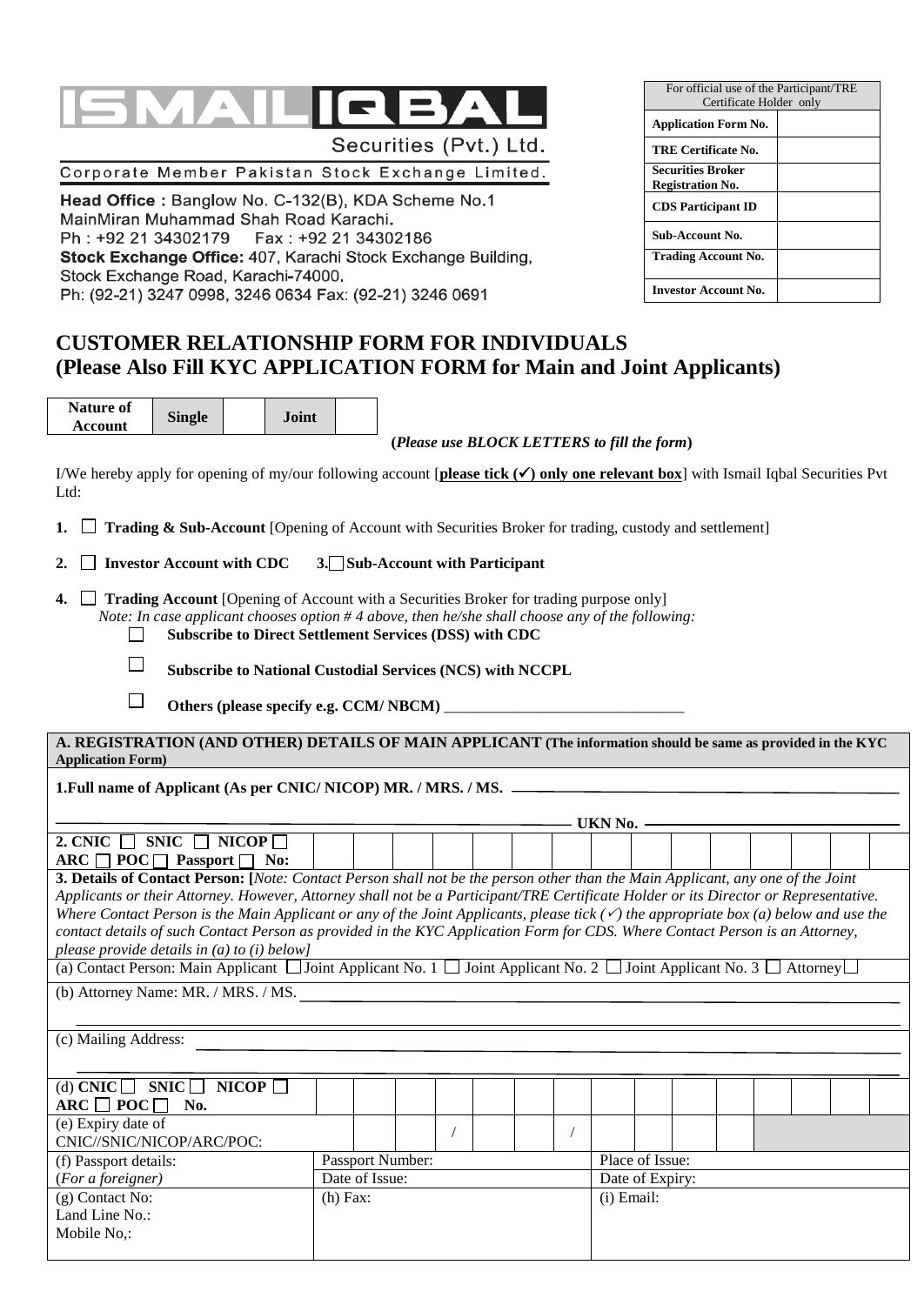\*Where the Contact Person is resident, local mobile number shall be provided for the purpose of subscription to SMS as a mandatory requirement. Where the Contact Person is a non-resident, email address shall be provided for *e*Alert/*e*Statement from CDC as a mandatory requirement. In case the Contact Person is an Attorney, the Attorney shall receive such services. This information will also be used where any other service is subscribed under the CDC *a*ccess.

| 4. Permanent Address:<br>[The address should be of<br>the Main Applicant]                                                                                                                                                   |                 |                                                                       |                              |  |             |                  | Please use the details as provide in the KYC Application Form and enter the same in the CDS |                 |  |
|-----------------------------------------------------------------------------------------------------------------------------------------------------------------------------------------------------------------------------|-----------------|-----------------------------------------------------------------------|------------------------------|--|-------------|------------------|---------------------------------------------------------------------------------------------|-----------------|--|
| B. REGISTRATION (AND OTHER) DETAILS OF THE JOINT APPLICANT(S) (The information should be same as provided in the<br>KYC Application Form. Complete details of Joint Holders shall be fetched from the Central Portal / KIS) |                 |                                                                       |                              |  |             |                  |                                                                                             |                 |  |
|                                                                                                                                                                                                                             |                 |                                                                       | <b>JOINT APPLICANT NO. 1</b> |  |             |                  |                                                                                             |                 |  |
| 1. Full name of Applicant (As per CNIC/NICOP) MR. / MRS. / MS.                                                                                                                                                              |                 |                                                                       |                              |  |             |                  |                                                                                             |                 |  |
|                                                                                                                                                                                                                             |                 |                                                                       |                              |  |             |                  |                                                                                             |                 |  |
|                                                                                                                                                                                                                             |                 |                                                                       |                              |  |             | UKN No.          |                                                                                             |                 |  |
| 2. CNIC $\square$ SNIC $\square$ NICOP $\square$<br>$ARC \Box POC \Box$ Passport $\Box$ No:                                                                                                                                 |                 |                                                                       |                              |  |             |                  |                                                                                             |                 |  |
|                                                                                                                                                                                                                             |                 |                                                                       | <b>JOINT APPLICANT NO. 2</b> |  |             |                  |                                                                                             |                 |  |
| 1. Full name of Applicant (As per CNIC/NICOP) MR. / MRS. / MS.                                                                                                                                                              |                 |                                                                       |                              |  |             |                  |                                                                                             |                 |  |
|                                                                                                                                                                                                                             |                 |                                                                       |                              |  |             | UKN No.          |                                                                                             |                 |  |
| 2. CNIC $\square$ SNIC $\square$<br>NICOP $\Box$                                                                                                                                                                            |                 |                                                                       |                              |  |             |                  |                                                                                             |                 |  |
| ARC $\Box$ POC $\Box$ Passport $\Box$ No:                                                                                                                                                                                   |                 |                                                                       |                              |  |             |                  |                                                                                             |                 |  |
|                                                                                                                                                                                                                             |                 |                                                                       | <b>JOINT APPLICANT NO. 3</b> |  |             |                  |                                                                                             |                 |  |
| 1. Full name of Applicant (As per CNIC/NICOP) MR. / MRS. / MS.                                                                                                                                                              |                 |                                                                       |                              |  |             |                  |                                                                                             |                 |  |
|                                                                                                                                                                                                                             |                 |                                                                       |                              |  |             |                  |                                                                                             |                 |  |
|                                                                                                                                                                                                                             |                 |                                                                       |                              |  |             | UKN No.          |                                                                                             |                 |  |
| 2. CNIC $\Box$ SNIC<br>NICOP $\Box$                                                                                                                                                                                         |                 |                                                                       |                              |  |             |                  |                                                                                             |                 |  |
| $\text{ARC} \quad \text{POC} \quad \text{Passport} \quad \text{No:}$                                                                                                                                                        |                 |                                                                       |                              |  |             |                  |                                                                                             |                 |  |
| C. OTHER ACCOUNT LEVEL INFORMATION                                                                                                                                                                                          |                 |                                                                       |                              |  |             |                  |                                                                                             |                 |  |
| 1. Bank Details: The bank account information of the Main Applicant as provided in the KYC Application Form shall be used.                                                                                                  |                 |                                                                       |                              |  |             |                  |                                                                                             |                 |  |
| 2. Residential Status: The Resident Status of the Main Applicant as provided in the KYC Application Form shall be used.                                                                                                     |                 |                                                                       |                              |  |             |                  |                                                                                             |                 |  |
| <b>3. Basis of Remittance</b> [Please tick $(\checkmark)$ the appropriate boxes]                                                                                                                                            |                 |                                                                       |                              |  | Repatriable |                  |                                                                                             | Non-Repatriable |  |
|                                                                                                                                                                                                                             |                 | Non-resident Pakistani                                                |                              |  |             |                  |                                                                                             |                 |  |
|                                                                                                                                                                                                                             |                 | Foreigner/ Pakistani                                                  |                              |  |             |                  |                                                                                             |                 |  |
|                                                                                                                                                                                                                             | Origin          |                                                                       |                              |  |             |                  |                                                                                             |                 |  |
| 4. Zakat Status:                                                                                                                                                                                                            |                 |                                                                       |                              |  |             |                  | Please tick $($ $\vee$ $)$ the appropriate box                                              |                 |  |
| [If, according to the Fiqh of the Applicant(s), Zakat is not deductible, then                                                                                                                                               |                 |                                                                       |                              |  |             |                  | Muslim Zakat deductible                                                                     |                 |  |
| relevant Declaration on prescribed format shall be submitted by all the                                                                                                                                                     |                 |                                                                       |                              |  |             |                  | Muslim Zakat non-deductible                                                                 |                 |  |
| Applicant(s) with the concerned Participant/TREC Holder/Investor                                                                                                                                                            |                 |                                                                       |                              |  |             |                  |                                                                                             |                 |  |
| Accountholder]. Non-Muslims shall submit an affidavit.                                                                                                                                                                      |                 |                                                                       |                              |  |             | Not Applicable   |                                                                                             |                 |  |
|                                                                                                                                                                                                                             |                 | (a) Name of Nominee:                                                  |                              |  |             |                  |                                                                                             |                 |  |
| 5. Particulars of nominee                                                                                                                                                                                                   |                 |                                                                       |                              |  |             |                  |                                                                                             |                 |  |
| (Optional but if desired,                                                                                                                                                                                                   |                 |                                                                       |                              |  |             |                  |                                                                                             |                 |  |
|                                                                                                                                                                                                                             |                 |                                                                       |                              |  |             |                  |                                                                                             |                 |  |
| nomination should only be                                                                                                                                                                                                   |                 |                                                                       |                              |  |             | Spouse           | Father                                                                                      | Mother          |  |
| made in case of sole                                                                                                                                                                                                        |                 | (b) Relationship with Main Applicant:                                 |                              |  |             | <b>Brother</b>   | Sister                                                                                      | Son             |  |
| individual and not joint                                                                                                                                                                                                    |                 | [Please tick $(\checkmark)$ appropriate box]                          |                              |  |             |                  |                                                                                             |                 |  |
| account)<br>[Nomination may be made in                                                                                                                                                                                      |                 |                                                                       |                              |  |             | Daughter         |                                                                                             |                 |  |
| terms of requirements of                                                                                                                                                                                                    |                 |                                                                       |                              |  |             |                  |                                                                                             |                 |  |
| Section 79 of the Companies                                                                                                                                                                                                 |                 |                                                                       |                              |  |             |                  |                                                                                             |                 |  |
| Act, 2017, which inter alia                                                                                                                                                                                                 |                 | (c) CNIC $\Box$ SNIC $\Box$ POC $\Box$<br>NICOP $\Box$ ARC $\Box$ No: |                              |  |             |                  |                                                                                             |                 |  |
| requires that person                                                                                                                                                                                                        |                 |                                                                       |                              |  |             |                  |                                                                                             |                 |  |
| nominated as aforesaid shall                                                                                                                                                                                                |                 | (d) Expiry date of CNIC /SNIC/ NICOP / ARC / POC:                     |                              |  |             |                  |                                                                                             |                 |  |
| not be a person other than the                                                                                                                                                                                              |                 |                                                                       |                              |  |             | Passport Number: |                                                                                             |                 |  |
| following relatives of the                                                                                                                                                                                                  |                 |                                                                       |                              |  |             | Place of Issue:  |                                                                                             |                 |  |
| Investor Accountholder/Sub-                                                                                                                                                                                                 |                 | (e) Passport details:                                                 |                              |  |             | Date of Issue:   |                                                                                             |                 |  |
| Account Holder, namely: a<br>spouse, father, mother,                                                                                                                                                                        |                 | (In case of a foreigner or a Pakistani                                |                              |  |             |                  |                                                                                             |                 |  |
| brother, sister and son or                                                                                                                                                                                                  | <i>origin</i> ) |                                                                       |                              |  |             |                  |                                                                                             |                 |  |
| daughter.]                                                                                                                                                                                                                  |                 |                                                                       |                              |  |             | Date of Expiry:  |                                                                                             |                 |  |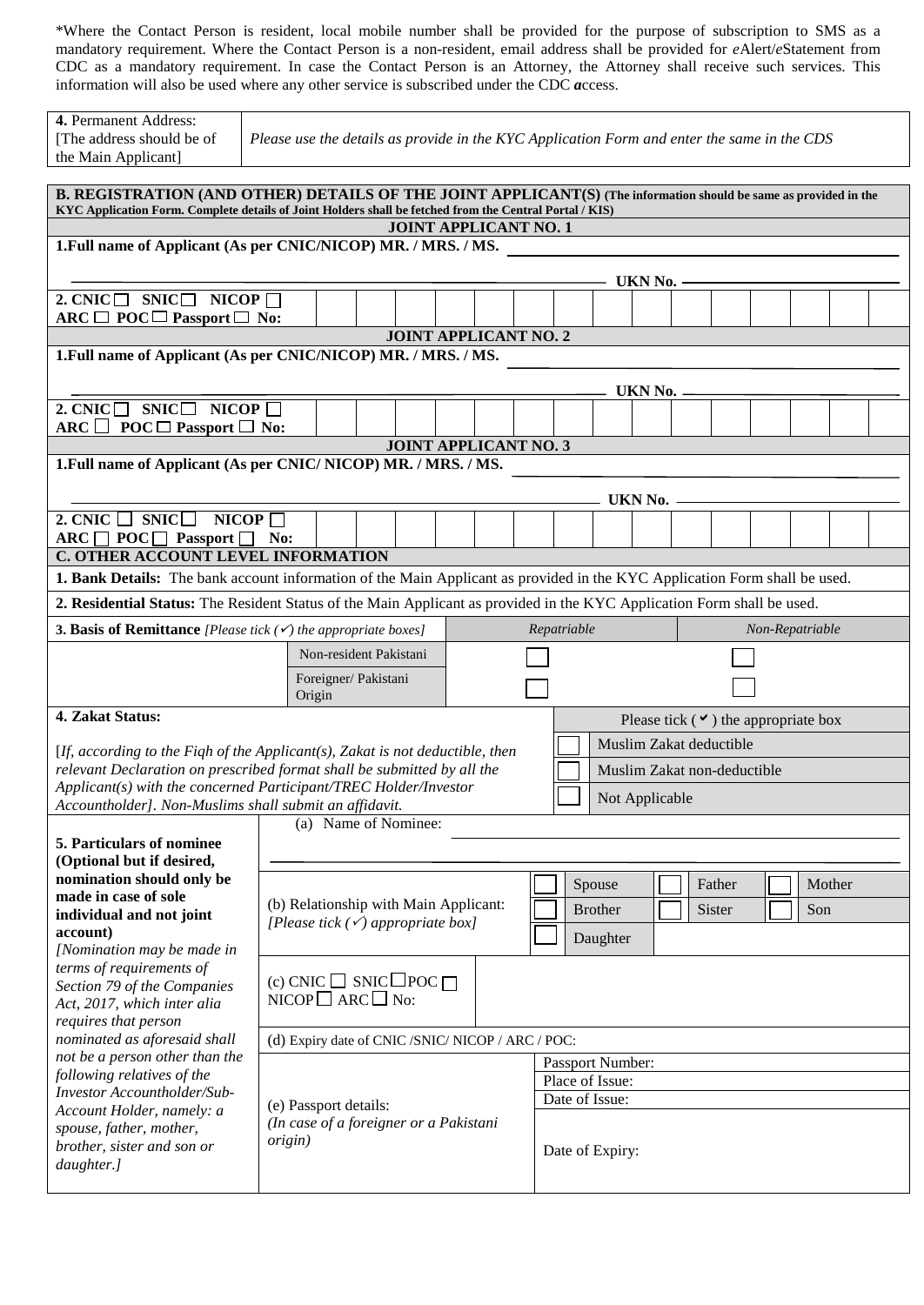| D. CDC access: CDC provides <b>FREE OF COST</b> services under CDC access whereby Sub-account holders/Investor Accountholders<br>can have real time access to their account related information.                                                                                                                                                                                                                                                                                                                                                                                                                                                                                                                                                                                                                                                                                                                                                                                                                                                                                                                                                                                                                                                                                                                                                                                                                                                                                                                                                                                                                                                                                                                                                                                                                                                                                                                                                                                                                                                                                                                                                                                                                                                                                                                                                                                                                                                                                                                                                                                                                                                                                                                                                                                                                    |  |  |            |               |                                                             |  |  |  |          |                            |  |
|---------------------------------------------------------------------------------------------------------------------------------------------------------------------------------------------------------------------------------------------------------------------------------------------------------------------------------------------------------------------------------------------------------------------------------------------------------------------------------------------------------------------------------------------------------------------------------------------------------------------------------------------------------------------------------------------------------------------------------------------------------------------------------------------------------------------------------------------------------------------------------------------------------------------------------------------------------------------------------------------------------------------------------------------------------------------------------------------------------------------------------------------------------------------------------------------------------------------------------------------------------------------------------------------------------------------------------------------------------------------------------------------------------------------------------------------------------------------------------------------------------------------------------------------------------------------------------------------------------------------------------------------------------------------------------------------------------------------------------------------------------------------------------------------------------------------------------------------------------------------------------------------------------------------------------------------------------------------------------------------------------------------------------------------------------------------------------------------------------------------------------------------------------------------------------------------------------------------------------------------------------------------------------------------------------------------------------------------------------------------------------------------------------------------------------------------------------------------------------------------------------------------------------------------------------------------------------------------------------------------------------------------------------------------------------------------------------------------------------------------------------------------------------------------------------------------|--|--|------------|---------------|-------------------------------------------------------------|--|--|--|----------|----------------------------|--|
|                                                                                                                                                                                                                                                                                                                                                                                                                                                                                                                                                                                                                                                                                                                                                                                                                                                                                                                                                                                                                                                                                                                                                                                                                                                                                                                                                                                                                                                                                                                                                                                                                                                                                                                                                                                                                                                                                                                                                                                                                                                                                                                                                                                                                                                                                                                                                                                                                                                                                                                                                                                                                                                                                                                                                                                                                     |  |  |            |               |                                                             |  |  |  |          |                            |  |
| 1. Do you wish to subscribe to free of cost IVR/Web Service? [Please tick $($ $\checkmark$ ) the<br>N <sub>o</sub><br>Yes<br>appropriate box]                                                                                                                                                                                                                                                                                                                                                                                                                                                                                                                                                                                                                                                                                                                                                                                                                                                                                                                                                                                                                                                                                                                                                                                                                                                                                                                                                                                                                                                                                                                                                                                                                                                                                                                                                                                                                                                                                                                                                                                                                                                                                                                                                                                                                                                                                                                                                                                                                                                                                                                                                                                                                                                                       |  |  |            |               |                                                             |  |  |  |          |                            |  |
| 2. If you are subscribing to IVR and Web Service, please provide following details of your Contact Person:                                                                                                                                                                                                                                                                                                                                                                                                                                                                                                                                                                                                                                                                                                                                                                                                                                                                                                                                                                                                                                                                                                                                                                                                                                                                                                                                                                                                                                                                                                                                                                                                                                                                                                                                                                                                                                                                                                                                                                                                                                                                                                                                                                                                                                                                                                                                                                                                                                                                                                                                                                                                                                                                                                          |  |  |            |               |                                                             |  |  |  |          |                            |  |
| (a) Date of Birth                                                                                                                                                                                                                                                                                                                                                                                                                                                                                                                                                                                                                                                                                                                                                                                                                                                                                                                                                                                                                                                                                                                                                                                                                                                                                                                                                                                                                                                                                                                                                                                                                                                                                                                                                                                                                                                                                                                                                                                                                                                                                                                                                                                                                                                                                                                                                                                                                                                                                                                                                                                                                                                                                                                                                                                                   |  |  |            |               |                                                             |  |  |  |          |                            |  |
| (b) Mother's Maiden Name:                                                                                                                                                                                                                                                                                                                                                                                                                                                                                                                                                                                                                                                                                                                                                                                                                                                                                                                                                                                                                                                                                                                                                                                                                                                                                                                                                                                                                                                                                                                                                                                                                                                                                                                                                                                                                                                                                                                                                                                                                                                                                                                                                                                                                                                                                                                                                                                                                                                                                                                                                                                                                                                                                                                                                                                           |  |  |            |               |                                                             |  |  |  |          |                            |  |
|                                                                                                                                                                                                                                                                                                                                                                                                                                                                                                                                                                                                                                                                                                                                                                                                                                                                                                                                                                                                                                                                                                                                                                                                                                                                                                                                                                                                                                                                                                                                                                                                                                                                                                                                                                                                                                                                                                                                                                                                                                                                                                                                                                                                                                                                                                                                                                                                                                                                                                                                                                                                                                                                                                                                                                                                                     |  |  |            |               |                                                             |  |  |  |          |                            |  |
| E. AUTHORIZATION UNDER SECTIONS 12 AND 24 OF THE CDC ACT EXCLUSIVELY FOR SETTLEMENT OF<br>UNDERLYING TRADES, PLEDGE AND RECOVERY OF PAYMENTS, CHARGES AND LOSSES (FOR SUB-ACCOUNT<br>ONLY)<br>I/we the undersigned, hereby give my/our express authority to the Participant under Section 12 and Section 24 of the Central<br>Depositories Act, 1997 to handle Book-entry Securities beneficially owned by me/us and entered in my/our Sub-Account maintained<br>with the Participant for securities transactions that are exclusively meant for the following purposes:<br>For the settlement of any underlying market transactions (trades) including off market transactions made by me/us from time<br>a.<br>to time;<br>For pledge securities transactions with the Clearing House relating to any of my/our underlying market transactions (trades) to<br>$\mathbf{b}$ .<br>be settled through the Clearing House from time to time;<br>For the recovery of payment against any underlying market purchase transactions made by me/us from time to time;<br>c.<br>Movement by me/us from time to time of my/our Book-entry Securities from my/our Sub-Account under the Main Account<br>d.<br>under the control of the Participant to my/our Sub-Account under another Main Account under the control of the Participant or<br>to my/our Sub-Account under any Main Account which is under the control of another Participant or to my/our Investor<br>Account;<br>Securities transactions which has been made by way of a gift of Securities by me/us to my/our Family Members or other<br>e.<br>persons in accordance with the CDC Regulations from time to time;<br>For the recovery of any charges or losses against any or all of the above transactions carried out by me/ us or services availed;<br>f.<br>and/or<br>Delivery Transaction made by me/us for any other purposes as prescribed by the Commission from time to time.<br>g.<br>Specific authority on each occasion shall be given by me/us to the Participant for handling of Book-entry Securities beneficially owned<br>by me/us for all other purposes as permitted under the applicable laws and regulations.<br>Note: Please note that above shall serve as a standing authorization to the Participant for handling of Book-entry Securities owned by<br>the undersigned Sub-Account Holder(s) and entered in his/her/their Sub-Account maintained with the Participant. Handling of Book-<br>entry Securities for all other purposes should however require specific authority in writing from the undersigned Sub-Account<br>Holder(s) in favour of the Participant. For handling of Book-entry Securities worth Rs. 500,000/- and above, the above mentioned<br>specific authority shall be obtained on non-judicial stamp paper. |  |  |            |               |                                                             |  |  |  |          |                            |  |
| <b>F. OPERATING INSTRUCTIONS</b>                                                                                                                                                                                                                                                                                                                                                                                                                                                                                                                                                                                                                                                                                                                                                                                                                                                                                                                                                                                                                                                                                                                                                                                                                                                                                                                                                                                                                                                                                                                                                                                                                                                                                                                                                                                                                                                                                                                                                                                                                                                                                                                                                                                                                                                                                                                                                                                                                                                                                                                                                                                                                                                                                                                                                                                    |  |  |            |               | <b>Names of Signatory(ies)</b>                              |  |  |  |          | <b>Specimen Signatures</b> |  |
| 1. Signatory(ies) to give instruction to the<br>Participant/TREC Holder pertaining to the<br>operations of the Investor Account / Sub-<br><b>Account / Trading Account.</b>                                                                                                                                                                                                                                                                                                                                                                                                                                                                                                                                                                                                                                                                                                                                                                                                                                                                                                                                                                                                                                                                                                                                                                                                                                                                                                                                                                                                                                                                                                                                                                                                                                                                                                                                                                                                                                                                                                                                                                                                                                                                                                                                                                                                                                                                                                                                                                                                                                                                                                                                                                                                                                         |  |  | (a)<br>(b) |               |                                                             |  |  |  |          |                            |  |
| (Please specify Investor account, sub- account and<br>trading account operating instructions in the<br>relevant column along with names and specimen<br>signatures of authorised signatories)                                                                                                                                                                                                                                                                                                                                                                                                                                                                                                                                                                                                                                                                                                                                                                                                                                                                                                                                                                                                                                                                                                                                                                                                                                                                                                                                                                                                                                                                                                                                                                                                                                                                                                                                                                                                                                                                                                                                                                                                                                                                                                                                                                                                                                                                                                                                                                                                                                                                                                                                                                                                                       |  |  | (c)<br>(d) |               |                                                             |  |  |  |          |                            |  |
| 2. Investor Account/Sub-Account Operating<br><b>Instructions in writing:</b><br>[Please $(\checkmark)$ appropriate box]                                                                                                                                                                                                                                                                                                                                                                                                                                                                                                                                                                                                                                                                                                                                                                                                                                                                                                                                                                                                                                                                                                                                                                                                                                                                                                                                                                                                                                                                                                                                                                                                                                                                                                                                                                                                                                                                                                                                                                                                                                                                                                                                                                                                                                                                                                                                                                                                                                                                                                                                                                                                                                                                                             |  |  |            | Jointly [any] | Singly (Either or Survivor)<br>(Please mention the relevant |  |  |  | Attorney |                            |  |

*numbers of the signatories)*

*(Please mention the relevant numbers of the signatories)*

Jointly [any]

Singly **Attorney** 

| 3. Trading Account Operating Instructions: |
|--------------------------------------------|
| [Please $(\checkmark)$ appropriate box]    |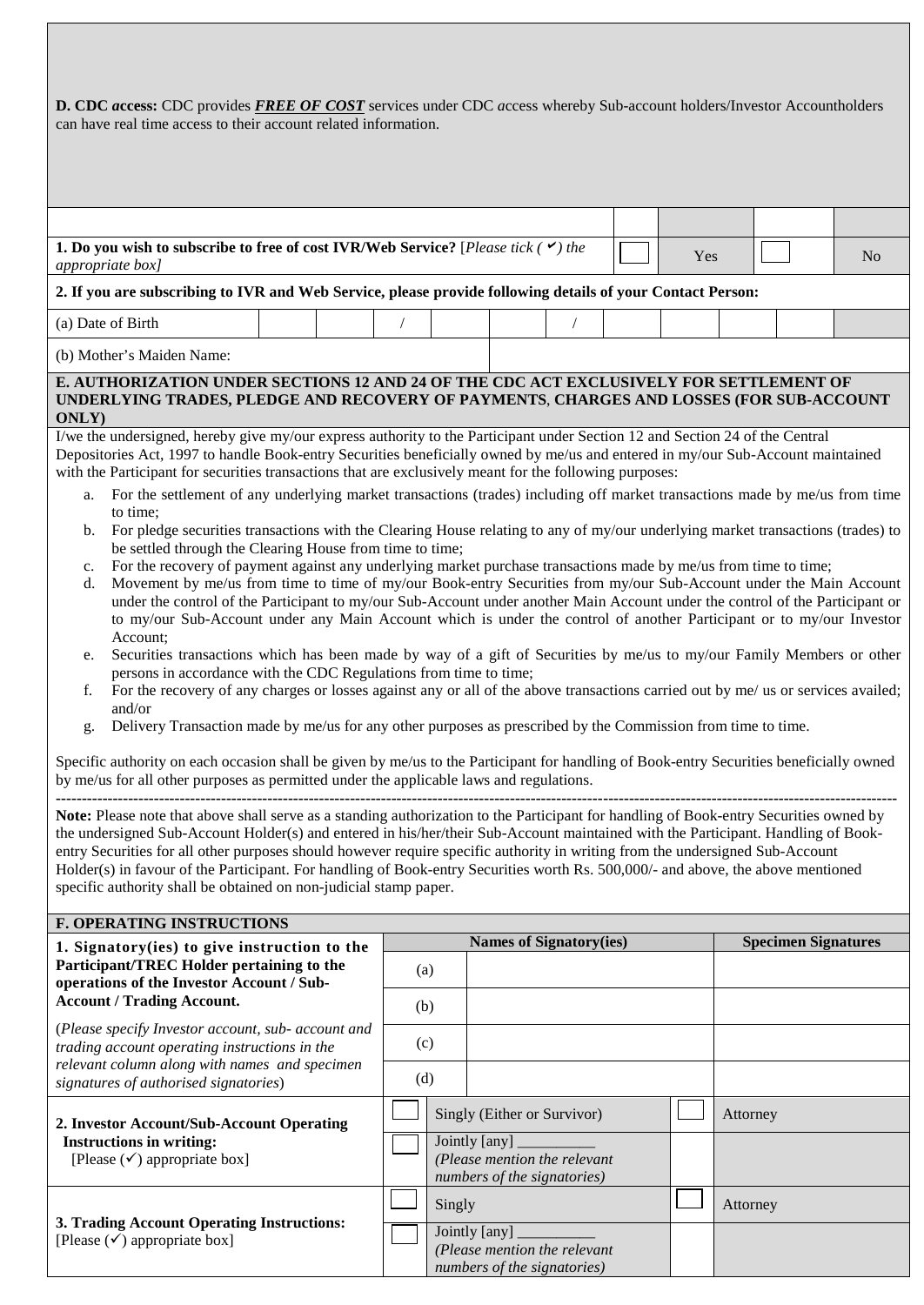| <b>G. SIGNATURES</b>                                                                                                                                                                                                                                                                                   |        |            |
|--------------------------------------------------------------------------------------------------------------------------------------------------------------------------------------------------------------------------------------------------------------------------------------------------------|--------|------------|
|                                                                                                                                                                                                                                                                                                        | Date:  |            |
| Name of Applicant:                                                                                                                                                                                                                                                                                     | Place: | Signature: |
|                                                                                                                                                                                                                                                                                                        | Date:  |            |
| Name of Joint Applicant No 1:                                                                                                                                                                                                                                                                          | Place: | Signature: |
|                                                                                                                                                                                                                                                                                                        | Date:  |            |
| Name of Joint Applicant No 2:                                                                                                                                                                                                                                                                          | Place: | Signature: |
|                                                                                                                                                                                                                                                                                                        | Date:  |            |
| Name of Joint Applicant No 3:                                                                                                                                                                                                                                                                          | Place: | Signature: |
| I/we hereby agree to admit the Applicant(s) as the Investor Accountholder(s)/Sub-Account Holder(s) in terms of the enclosed Terms<br>and Conditions as amended from time to time and shall abide by the same in respect of opening, maintenance and operation of such<br>Investor Account/Sub-Account. |        |            |
|                                                                                                                                                                                                                                                                                                        |        |            |

| <b>Name of Participant/TREC Holder:</b><br>Date: |  |  |  |  |  |   |  |  |  |  |  |   |  |
|--------------------------------------------------|--|--|--|--|--|---|--|--|--|--|--|---|--|
| Participant's/TREC Holder's Seal & Signature:    |  |  |  |  |  |   |  |  |  |  |  |   |  |
|                                                  |  |  |  |  |  |   |  |  |  |  |  |   |  |
|                                                  |  |  |  |  |  |   |  |  |  |  |  |   |  |
| <b>CNIC No:</b>                                  |  |  |  |  |  | - |  |  |  |  |  | - |  |
| Name:<br>2.                                      |  |  |  |  |  |   |  |  |  |  |  |   |  |
| <b>CNIC No:</b>                                  |  |  |  |  |  | - |  |  |  |  |  | - |  |
|                                                  |  |  |  |  |  |   |  |  |  |  |  |   |  |

#### **Enclosures\*:**

1. Copy of valid CNIC/SNIC/NICOP/ARC/POC/Passport of the Applicants / Joint Applicants / nominee(s) and Attorney (as the case may be).

2. Copy of Power of Attorney (if applicable), duly attested by notary public (suggested format as annexure).

3. Copy of Zakat Declaration of the Applicant and the Joint Applicant (if applicable). In case of Non-Muslim, an affidavit shall be submitted.

4. Terms & Conditions of relevant service provider, as applicable.

5. Specimen Signature Card (for Investor Accountholder(s) only)

\* **Note**: Non-resident/ foreigners shall submit the documents duly attested by either notary public or Consul General of Pakistan having jurisdiction over the Applicant(s).

| H. FOR THE USE OF PARTICIPANT/TREC HOLDER ONLY         |            |                                            |       |  |  |  |  |  |  |
|--------------------------------------------------------|------------|--------------------------------------------|-------|--|--|--|--|--|--|
| Particulars of Customer Relationship Form verified by: |            |                                            |       |  |  |  |  |  |  |
| Application:<br>Approved                               | Rejected   | Signature: (Authorized<br>signatory)/Stamp | Date: |  |  |  |  |  |  |
| Investor Account/Sub-Account no. issued:               |            |                                            |       |  |  |  |  |  |  |
| Investor Account/Sub-Account /Trading Account opened   |            |                                            |       |  |  |  |  |  |  |
| by:                                                    |            |                                            |       |  |  |  |  |  |  |
| Saved by:                                              | Posted by: |                                            |       |  |  |  |  |  |  |
| Signature:                                             | Date:      | Signature:                                 | Date: |  |  |  |  |  |  |
| Remarks: (if any)                                      |            |                                            |       |  |  |  |  |  |  |

| <b>ACKNOWLEDGEMENT RECEIPT</b>                                                                                                     |                                               |  |  |  |  |  |  |
|------------------------------------------------------------------------------------------------------------------------------------|-----------------------------------------------|--|--|--|--|--|--|
| Application No:                                                                                                                    | Date of receipt:                              |  |  |  |  |  |  |
| I/We hereby confirm and acknowledge the receipt of duly filled and signed Customer Relationship Form from the following Applicant: |                                               |  |  |  |  |  |  |
| [Insert Name of Applicant(s)]                                                                                                      | Participant's / TREC Holder Seal & Signature: |  |  |  |  |  |  |
|                                                                                                                                    |                                               |  |  |  |  |  |  |
|                                                                                                                                    |                                               |  |  |  |  |  |  |
| 3.                                                                                                                                 |                                               |  |  |  |  |  |  |
| 4.                                                                                                                                 |                                               |  |  |  |  |  |  |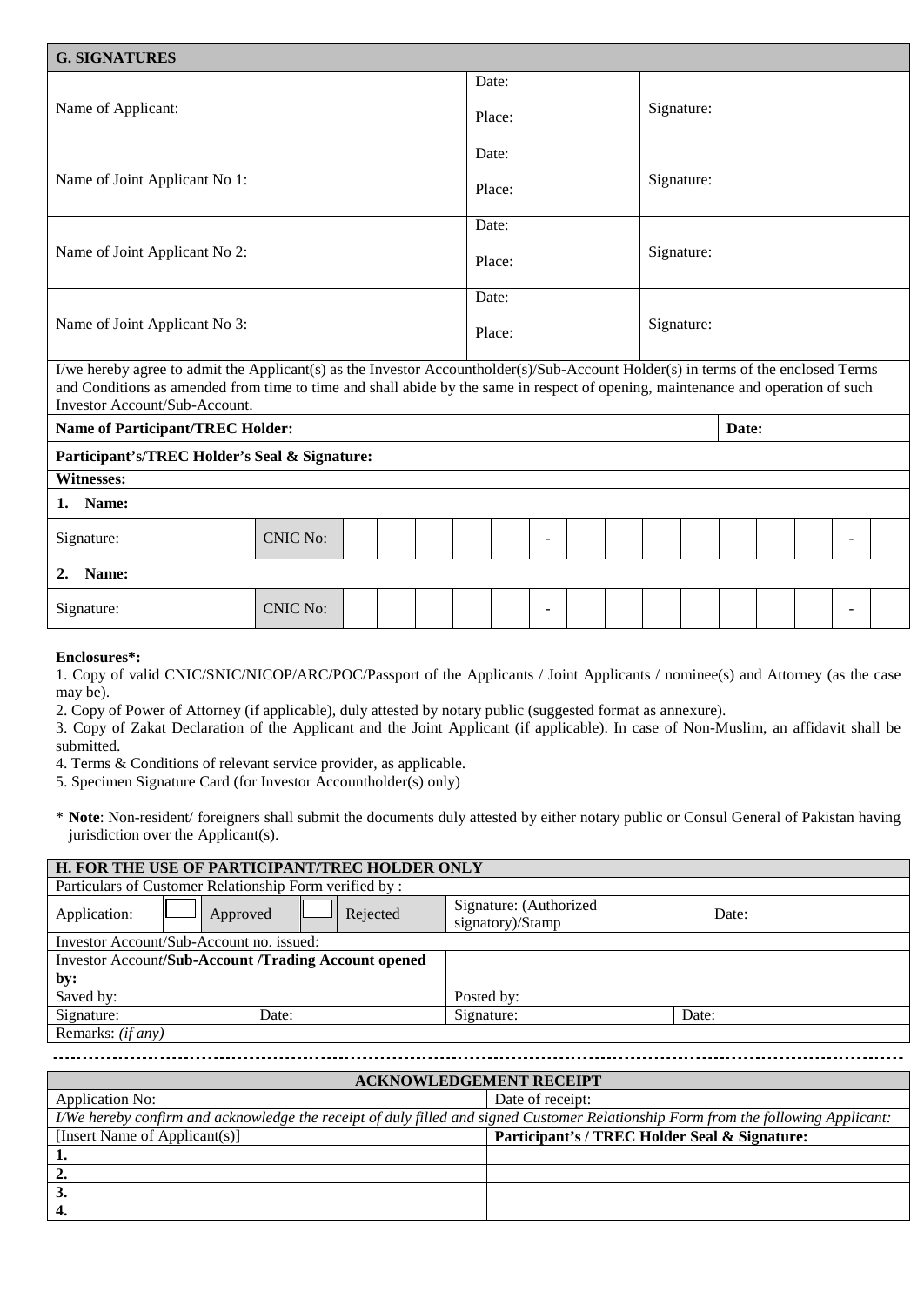#### **TERMS AND CONDITIONS**

#### Please read and understand the Terms and Conditions before signing and executing this form

These Terms and Conditions shall constitute a Contract between the Parties hereto. This Contract shall govern opening, maintenance and operations of Trading Account, CDC Sub-Account(s) and sharing of UIN and KYC information to/from NCCPL and ancillary matters connected therewith.

### *GENERAL TERMS AND CONDITIONS*

- 1. All Trades, Transactions, including non-Exchange Transactions, Derivative Contracts and deals (jointly referred to as "Transactions") between the Parties and Clearing and Settlement thereof and opening, maintenance and operations of Sub-Account in the CDS shall be subject to the Securities Act, 2015, Central Depositories Act, 1997, Pakistan Stock Exchange Limited (PSX) Regulations, Central Depository Company of Pakistan Limited (CDC) Regulations, CKO Regulations, 2017, National Clearing Company of Pakistan Limited (NCCPL) Regulations and the Securities Brokers (Licensing and Operations) Regulation, 2016 including Procedures, Manuals, Polices, Guidelines, Circulars, Directives, and Notifications issued and as amended) thereunder by the Securities and Exchange Commission of Pakistan (SECP), PSX, CDC or NCCPL from time to time.
- 2. The information provided in KYC application form and/or CRF shall be in addition to and not in derogation of the requirements prescribed under Anti-Money Laundering and Countering Financing of Terrorism Regulations, 2018.
- 3. The Securities Broker/Participant shall ensure provision of copies of all the relevant laws, rules and regulations at its office for access to the Sub-Account Holder(s)/Customer(s) during working hours. The Securities Broker/Participant shall ensure that its website contains hyperlinks to the websites/pages on the website of PSX, CDC, NCCPL and the SECP displaying above said regulatory framework for reference of the Customers.
- 4. In case of a Joint Account, all obligations and liabilities of the Applicants under these Terms and Conditions shall be joint and several.
- 5. These Terms and Conditions shall be binding on the nominee, legal representative, successors in interest and/or permitted assigns of the respective Parties hereto.
- 6. The Securities Broker/Participant shall provide a list of its Registered Offices and Representatives authorized and employees designated to deal with the Sub-Account Holder(s)/Customer(s) along with their authorized mobile/landline/fax number(s), email and registered addresses. Any change(s) therein shall be intimated in writing to the Sub-Account Holder(s)/Customer(s) with immediate effect.
- 7. Subject to applicable laws, the Securities Broker/Participant shall maintain strict confidentiality of the Customer related information and shall not disclose the same to any third party. However, in case the SECP, PSX, CDC or any competent authority under the law, as the case may be, requires any such information, the Securities Broker/ Participant shall be obliged to disclose the same for which the Customer shall not raise any objection whatsoever.
- 8. The Securities Broker/Participant shall independently verify any of the Customer's related information provided in this Form and under the relevant laws, rules and regulations for the purpose of KYC.
- 9. In case of any change in the Customer's related information provided in this Form, the Customer shall provide necessary details to the Participant/Securities Broker. Upon receipt of instruction from the Customer, the Participant/Securities Broker shall give effect to such changes in the manner prescribed under the relevant regulations. The Participant/Securities Broker shall have the right to incorporate any change(s) in the Sub-Account Holder(s)/Customer's information in the CDS as sent by NCCPL as CKO and that such change(s) shall be deemed to have been authorized by the Sub-Account Holder(s)/Customer(s). In case of any change in the Participant's/Securities Broker's address or contact numbers or any other related information, the Securities Broker/Participant shall immediately notify the Sub-Account Holder(s)/Customer(s).
- 10. Any change in this Form or these Terms and Conditions by virtue of any changes in the aforesaid legal frameworks shall be deemed to have been incorporated and modified the rights and duties of the Parties hereto. Such change(s) shall be immediately communicated by the Securities Broker/Participant to the Sub-Account Holder(s)/Customer(s).
- 11. The Securities Broker/Participant and the Customer shall be entitled to terminate this Contract without giving any reasons to each other after giving notice in writing of not less than one month to the other Party. Notwithstanding any such termination, all rights, liabilities and obligations of the Parties arising out of or in respect of Transactions entered into prior to the termination of this Contract shall continue to subsist and vest in /be binding on the respective Parties or his /her/ its respective heirs, executors, administrators, legal representatives or successors in interest and permissible assigns, as the case may be. Closure of Sub-Account of the Customer under this clause shall be subject to the condition that neither any corporate action is pending at that point of time in connection with any Book-entry Securities in the Sub-Account nor any Book-Entry Securities are in Pledged Position and that the outstanding dues, if any, payable by any Party to the other Party is cleared and that the Customer has transferred or withdrawn all the Book-Entry Securities from his/her Sub-Account.
- 12. Where applicable, the terms "Sub-Account Holder" and "Participant" used in this Form shall include the "Customer" and "Securities Broker/TRE Certificate Holder" respectively.
- 13. The Securities Broker/Participant should ensure due protection to the Sub-Account Holder / Customer regarding rights to dividend, rights or bonus shares etc. in respect of transactions routed through it and not do anything which is likely to harm the interest of the Sub-Account Holder with/from whom it may have had transactions in securities.
- 14. The Participant/Securities Broker shall ensure that duly filled in and signed copy of this form along with the acknowledgement receipt is provided to the Sub-Account Holder.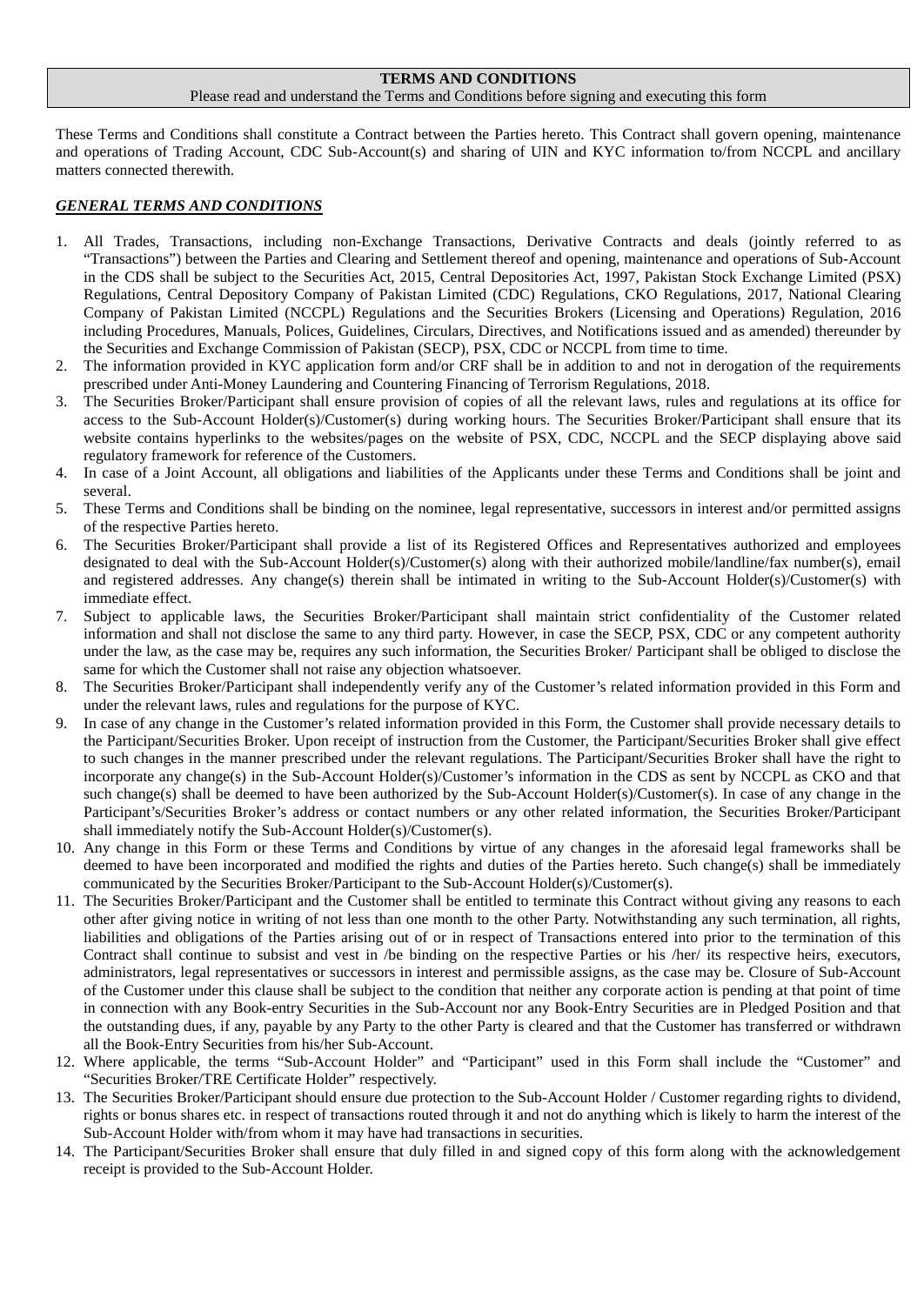## *TERMS AND CONDITIONS FOR OPENING AND OPERATIONS OF CDC SUB-ACCOUNT*

The Terms and Conditions set herein below shall govern the Sub-Account forming part of the Account Family of the CDS Participant Account of the Participant, which shall be binding on the Sub-Account Holder as well as the Participant:

- 1. The Registration Details and such other information specified by the Applicant in this form for opening of the Sub-Account shall appear in the Sub-Account to be established by the Participant in the CDS who shall ensure the correctness and completeness of the same.
- 2. The Book-entry Securities owned by the Sub-Account Holder shall be exclusively entered in the Sub-Account of such Sub-Account Holder.
- 3. Transfer, Pledge and Withdrawal of Book-entry Securities entered in the Sub-Account of the Sub-Account Holder shall only be made from time to time in accordance with the authorization given by the Sub-Account Holder to the Participant in Part (E) above pursuant to Section 12 and 24 of the Central Depositories Act, 1997. Such authorization shall constitutes the congregated / entire authorizations by the Sub-Account Holder(s) in favour of the Participant and supersedes and cancels all prior authorizations (oral, written or electronic) including any different, conflicting or additional terms which appear on any agreement or form the Sub-Account Holder(s) has executed in favour of the Participant.
- 4. Participant shall be liable to give due and timely effect to the instructions of the Sub-Account Holder given in terms of the abovereferred authorization with respect to transfer, pledge and withdrawal of Book-entry Securities entered in his/her Sub-Account under the control of the Participant. Such instructions, among other matters, may include closing of Sub-Account.
- 5. Participant shall send within 10 days of end of each quarter Account Balance statement to the Sub-Account Holder without any fee or charge showing the number of every Book-entry Security entered in his/her Sub-Account as of the end of the preceding quarter. Such Account Balance statement shall be generated from the CDS. Further, the Sub-Account Holder may request for such statement (including Account Activity reports) from the Participant at any time on payment of a fee on cost basis as prescribed by the Participant. The Participant shall be liable to provide such report/statement to the Sub-Account Holder within 3 Business Days from the date of receipt of such request, with or without charges.
- 6. In consideration for the facilities and services provided to the Sub-Account Holder by the Participant, the Sub-Account Holder shall pay fees and charges to the Participant as applicable for availing such facilities and services under the Central Depositories Act, 1997, the Regulations and these Terms & Conditions. In case of outstanding payment against any underlying market purchase transaction, charges and/or losses against the Sub-Account Holder, the Participant shall have the right, subject to Clause 3 above and under prior intimation to the Sub-Account Holder to clear the payment, charges and/or losses (including any shortfall in margin requirements) within the reasonable time prescribed by the Participant, to dispose off the necessary number of Book-entry Securities of the Sub-Account Holder through market-based or Negotiated Deal Market sell transaction and apply the net proceeds thereof towards the adjustment of such outstanding payment, charges and/or losses.
- 7. Where admission of Participant to the CDS is suspended or terminated by the CDC, the Sub-Account Holder shall have the right, subject to the Regulations and the Procedures made thereunder, to request CDC to change his/her Controlling Account Holder and Participant shall extend full cooperation to the Sub-Account Holder in every regard, without prejudice to its right of recovery of any dues or receivable from the Sub-Account Holder.
- 8. The provision of services as provided for hereunder shall not constitute Participant as trustee and the Participant shall have no trust or other obligation in respect of the Book-entry Securities except as agreed by the Participant separately in writing.
- 9. The Participant is not acting under this application form as Investment Manager or Investment Advisor to the Sub-Account Holder(s).

## *TERMS AND CONDITIONS FOR TRADING ACCOUNT*

- 1. In case any dispute in connection with the Transaction between the Securities Broker and the Customer is not settled amicably, either Party may refer the same to the Arbitration in accordance with the arbitration procedures prescribed in PSX Regulations. The decision of arbitrators shall be binding on both the Parties subject to their rights of appeal in the manner provided in PSX Regulations, if exercised. The name and other relevant particulars of the Customer shall be placed on PSX's website accessible to Securities Brokers if the Customer fails or refuses to abide by or carryout any arbitration award passed against him/her and the Customer shall have no objection to the same.
- 2. The assets deposited as margin by a Customer with the Securities Broker shall only be used by the Securities Broker for the purposes of dealing in securities through PSX on behalf of such Customer other than as authorized by the Customer in writing in the manner prescribed under the relevant regulations.
- 3. The Securities Broker may deposit unutilized funds of the Customers in a separate profit-bearing bank account and shall distribute profit to the Customers out of total profit offered by bank(s) on such funds, unless specified otherwise in writing by the Customer.
- The Securities Broker shall be authorized to act on the instructions of the Customers given through any of the following modes of communication unless specifically designated by the Customer in the Form:
	- (a) Telephonic communication over a dedicated telephone line(s) routed through centralized call recording system;
	- (b) Email/SMS/Fax/Letter on the authorized email address/mobile/fax/address of the Securities Brokers;
	- (c) Verbal orders placed through personal appearance in the registered office subject to receipt of written acknowledgement of such in-person orders by Securities Brokers.
- 5. The Securities Broker shall make out the Contract Note (physical or electronic form) to the Customers in respect of trades executed on their behalf based on their order instructions not later than the start of next trading day as required under the Securities Brokers (Licensing and Operations) Regulations, 2016 through any of the following acceptable modes of communication unless specifically designated by the Customer in the Form:
	- (a) Recognized courier service;
	- (b) Registered Post at given correspondence address;
	- (c) Facsimile number provided on the Form;
	- (d) By hand subject to receipt/acknowledgement; or
	- (e) Email provided on the Form in case of Electronic Contract Note.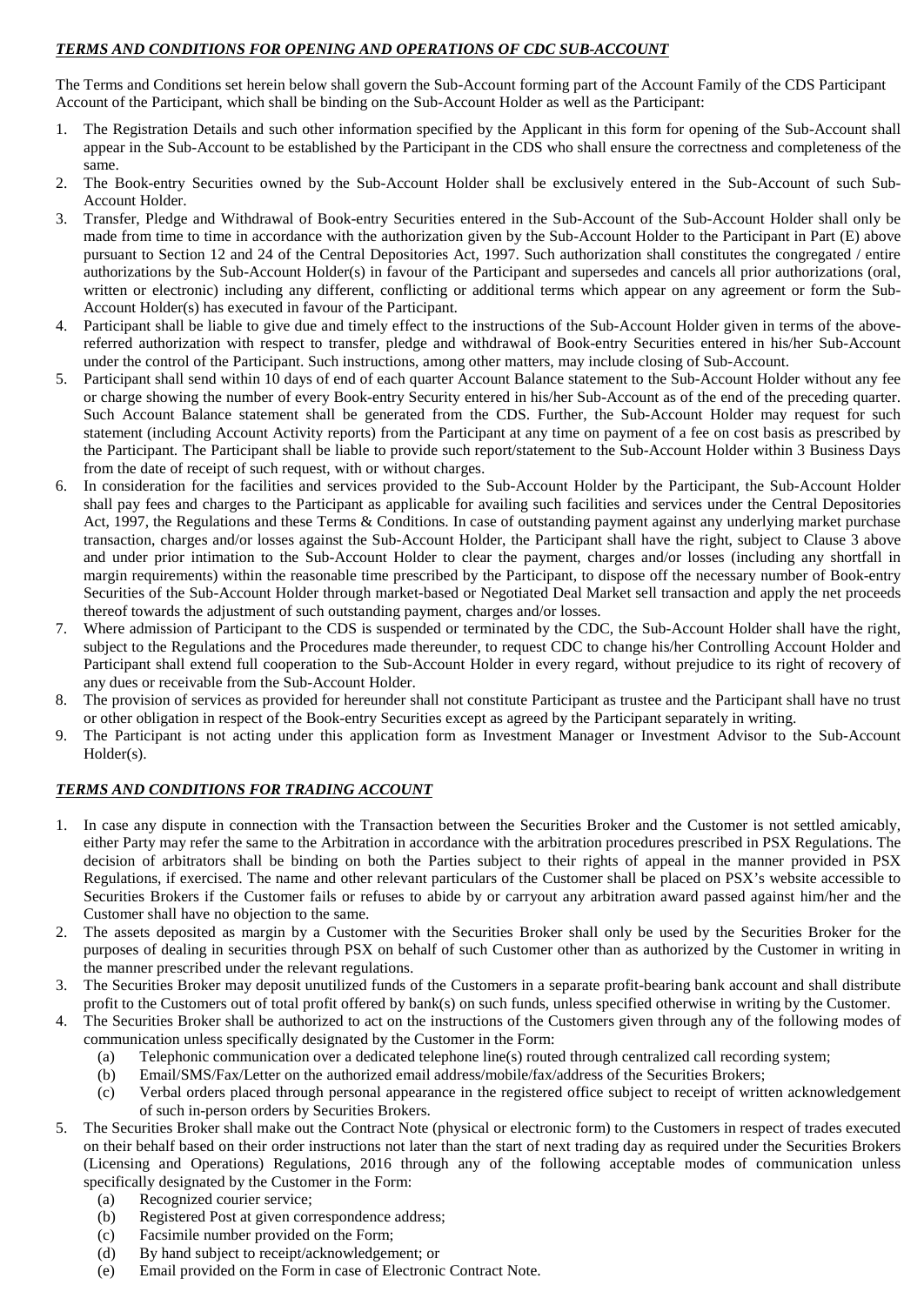All such transactions recorded by the Securities Broker in the prescribed manner shall be conclusive and binding upon the Customer unless the Customer raises observation relating to unauthorized execution of such transaction or any error in the Contract Note within one trading day of the receipt of such Contract Note.

In the event of any dispute relating to order placement or executing of orders, the burden of proof shall be on the Securities Brokers to establish the authenticity of such order placement or execution thereof.

- 6. In case the Customer fails to deposit additional margins within one trading day of the margin call (in writing), the Securities Broker shall have absolute discretion to liquidate the Customer's outstanding positions including the securities purchased and carried in such account to meet the margin shortfall without further notice to the Customer.
- 7. The Securities Broker shall be responsible for the payment of any credit cash balance available in the account of the Customer through cross cheques or other banking channels (instruments) only within one (1) trading day of the request of the Customer subject to the maintenance of the margin requirements.
- 8. The Customer is aware that in the event of his/her non- payment on settlement day against securities bought on his/her account, the Securities Broker may transfer such securities to its Collateral Account under intimation to PSX in the manner as provided in PSX Regulations.
- 9. The Securities Broker shall accept from the Customer payments through "A/c Payee Only" crossed cheque, bank drafts, pay orders or other banking channels drawn on Customer's own bank account in case of amounts in excess of Rs. 25,000/-. Electronic transfer of funds to the Securities Broker through banks would be regarded as good as cheque. The Securities Broker shall provide the receipt to the Customer(s) in the name of the Customers duly signed by its authorized employee and the Customer(s) shall be responsible to obtain the receipt thereof. In case of cash dealings, proper receipt will be taken and given to the Customer(s), specifically mentioning if payment is for margin or the purchase of securities. The Securities Broker shall immediately deposit in its bank account all cash received in whole i.e. no payments shall be made from the cash received from clients. However, in exceptional circumstances, where it becomes necessary for Securities Broker to accept cash in excess of Rs.25,000/-, the Securities Broker shall immediately report within one trading day such instances with rationale thereof to the PSX in accordance with the mechanism prescribed by PSX.
- 10. The Securities Brokers shall make all payments to the Customers through crossed cheques / bank drafts / pay orders or any other banking channels showing payment of amount from their business bank account. Copies of these payment instruments including cheques, pay orders, demand drafts and online instructions shall be kept in record for a minimum period prescribed under the Securities Brokers (Licensing and Operations) Regulations, 2016.
- 11. The Securities Broker shall provide to the Customers a quarterly Account Statement which shall include cash and securities ledgers as back office and CDC Sub-Account records along with reconciliation of any differences therein through any of the aforesaid modes of communication. In case of any discrepancy in the ledger statement, the Customer shall inform the Securities Broker within seven (7) days of receipt of the quarterly account statement to remove such discrepancy. Further, the Securities Broker shall provide to a Customer an Account Statement for a period specified by the Customer as and when requested by such Customer.
- 12. The Customer shall pay all applicable taxes and statutory and regulatory fee and levies and brokerage commissions as are prevailing from time to time in connection with the brokerage services rendered. The Securities Broker/Participant can debit up to the accrued amount of levies and charges the account of the Customers for the abovementioned charges, which shall be clearly detailed in the ledger statement/daily confirmations. Any change resulting in an increase in the brokerage commission shall take effect not earlier than five (5) trading days of intimation of the same to the Customers through acceptable mode of communication prescribed in the Form.
- 13. The Securities Broker shall append a Risk Disclosure Document with this Form in accordance with the specimen provided by PSX.

### **DECLARATION & UNDERTAKING**

I/We, the undersigned Applicant(s), hereby declare/undertake that:

a) I/We am/are not minor(s);

- b) I/We am/are of sound mind;
- c) I/We have not applied to be adjudicated as an insolvent and that I/We have not suspended payment to any financial institution and that I/We have not compounded with my/our creditors;
- d) I/We am/are not an undischarged insolvent;
- e) I/We confirm having read and understood the above Terms and Conditions and I/We hereby unconditionally and irrevocably agree and undertake to be bound by and to comply with the above Terms and Conditions and any other terms and conditions which may be notified from time to time with the approval of the concerned authorities modifying or substituting all or any of the above Terms and Conditions in connection with the opening, maintenance and operation of the Sub-Account / Trading Account, as the case may be;
- $f$  The information furnished in this form is complete, valid, true and correct to the best of my/our knowledge and I/We shall inform the Securities Broker/Participant immediately in writing of any change therein;
- g) In case any of the above information is found to be false or misleading or suspension of any material fact, will render my/our Sub-Account/Trading Account, as the case may be, liable for termination and I/We shall be subject to further action under the law;
- h) All the documents filed/submitted by me/us for the purpose of this application are genuine and valid, bearing genuine signatures and stamps of duly authorized individuals/representatives and are in accordance with the applicable law; and
- i) I/We hereby now apply for opening, maintaining, operation of /Sub-Account/Trading Account, as the case may be, with the Participant/TREC Holder.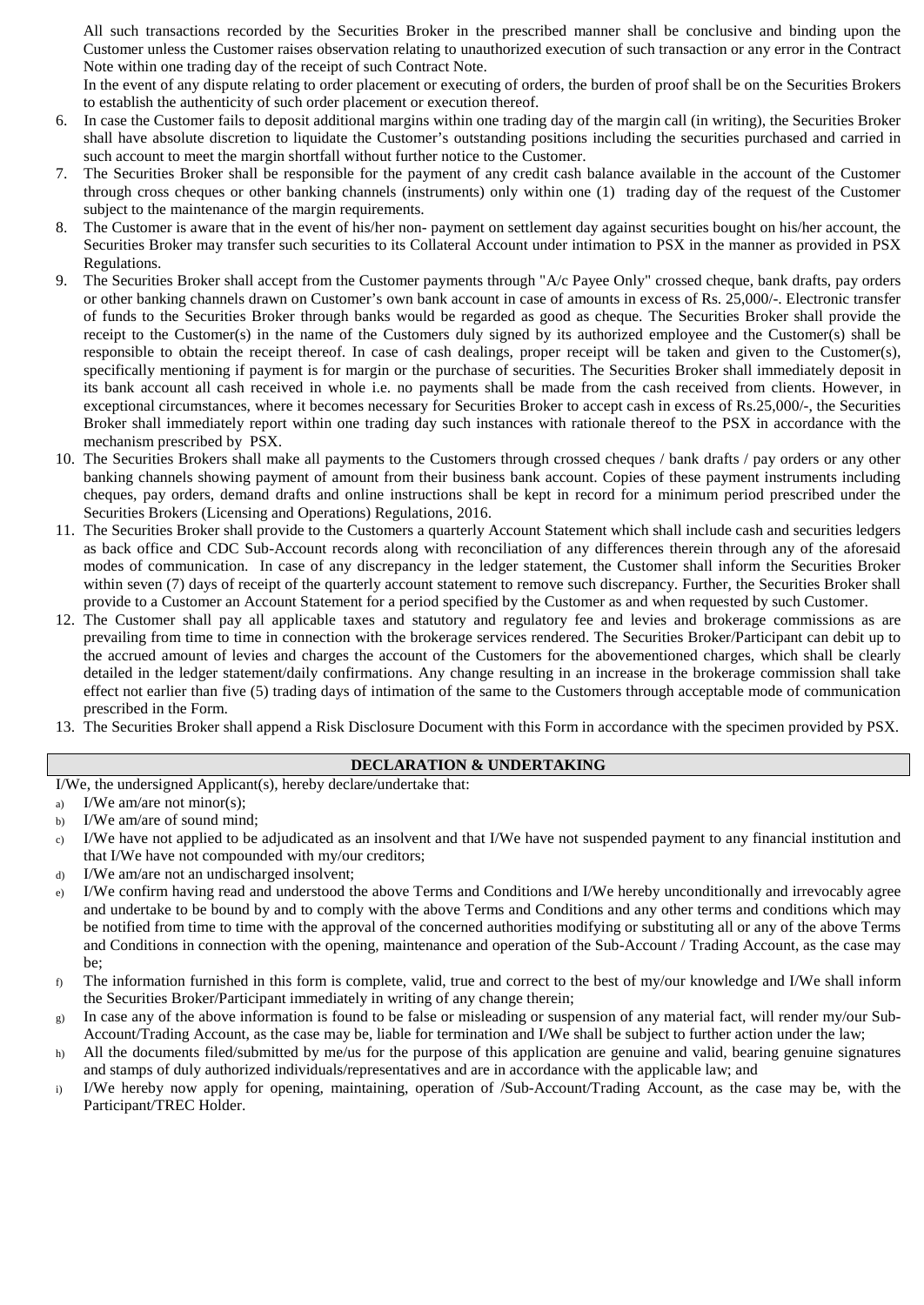### **DISCLAIMER FOR CDC ACCESS SERVICES**

The main objective of providing information, reports and account maintenance services through the Interactive Voice Response System, Internet /Web access and Short Messaging Service ("SMS") or any other value added service is to facilitate the /Sub-Account Holders ("Users") with a more modern way to access their information. CDC makes no other warranty of the IVR, Internet /Web access, SMS or any other value added services and Users hereby unconditionally agree that they shall make use of the internet/web access subject to all hazards and circumstances as exist with the use of the internet. CDC shall not be liable to any Users for providing and making available such services and for failure or delay in the provision of SMS to Users and all Users, who use the IVR, internet access, SMS or any other value added services, shall be deemed to have indemnified CDC, its directors, officers and employees for the time being in office and held them harmless from and against any losses, damages, costs and expenses incurred or suffered by them as a consequence of use of the IVR system, internet/web access, SMS or any other value added services.

All Users hereby warrant and agree that their access of the internet /web by the use of a User-ID and login is an advanced electronic signature and upon issuance of such User-ID to the user, they hereby waive any right to raise any objection to the compliance of the User-ID and login with the criteria of an advance electronic signature.

All Users shall by signing this Form and by their conduct of accessing the IVR, internet/Web access, SMS or any other value added services agree to all the terms and conditions and terms of use as shall appear on the CDC website at [www.cdcaccess.com.pk](http://www.cdcaccess.com.pk/) which shall be deemed to have been read and agreed to by the Users before signing this form.

Signatures:

 $\frac{1}{2}$  ,  $\frac{1}{2}$  ,  $\frac{1}{2}$  ,  $\frac{1}{2}$  ,  $\frac{1}{2}$  ,  $\frac{1}{2}$  ,  $\frac{1}{2}$  ,  $\frac{1}{2}$  ,  $\frac{1}{2}$  ,  $\frac{1}{2}$  ,  $\frac{1}{2}$  ,  $\frac{1}{2}$  ,  $\frac{1}{2}$  ,  $\frac{1}{2}$  ,  $\frac{1}{2}$  ,  $\frac{1}{2}$  ,  $\frac{1}{2}$  ,  $\frac{1}{2}$  ,  $\frac{1$ 

Main Applicant 1 Joint Applicant 2 Joint Applicant 3 Participant/TREC Holder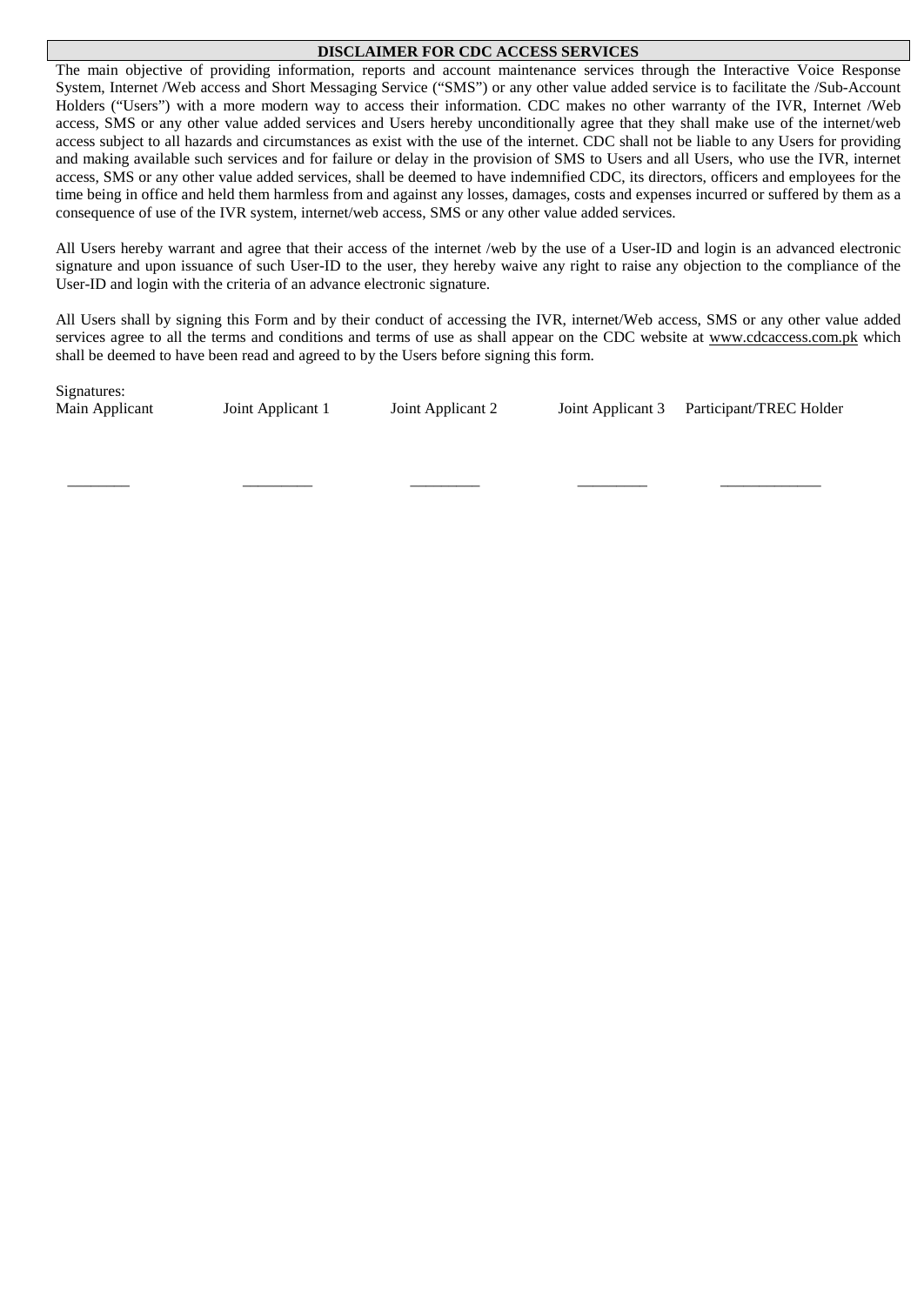

Head Office : Banglow No. C-132(B), KDA Scheme No.1 MainMiran Muhammad Shah Road Karachi. Ph: +92 21 34302179 Fax: +92 21 34302186 Stock Exchange Office: 407, Karachi Stock Exchange Building,

Corporate Member Pakistan Stock Exchange Limited. Ph: (92-21) 3247 0998, 3246 0634 Fax: (92-21) 3246 0691

# **KNOW YOUR CUSTOMER (KYC) APPLICATION FORM INDIVIDUAL**

**(***Please use BLOCK LETTERS to fill the form***)**

## **A. IDENTITY DETAILS OF APPLICANT**

**1. Full name of Applicant (As per CNIC/NICOP) Mr. / Mrs. / Ms.**

**2. Father's / Husband's Name:**

| 3. a. Nationality:                                                                                                                                           |                       | <b>b.</b> Marital status:                                                                                                   | Single<br>Married            | c. Status:                  | Resident        | Non-Resident       |  |  |  |  |
|--------------------------------------------------------------------------------------------------------------------------------------------------------------|-----------------------|-----------------------------------------------------------------------------------------------------------------------------|------------------------------|-----------------------------|-----------------|--------------------|--|--|--|--|
| 4. a. CNIC/NICOP/No:                                                                                                                                         |                       |                                                                                                                             |                              |                             |                 |                    |  |  |  |  |
| b. Expiry date:                                                                                                                                              |                       |                                                                                                                             |                              |                             |                 |                    |  |  |  |  |
| 5. Passport details:                                                                                                                                         |                       | Passport Number:                                                                                                            |                              | Place of Issue:             |                 |                    |  |  |  |  |
| (For a foreigner or a non-resident<br>Pakistani)                                                                                                             |                       | Date of Issue:                                                                                                              |                              | Date of Expiry:             |                 |                    |  |  |  |  |
| <b>6. Date of Birth</b>                                                                                                                                      |                       |                                                                                                                             |                              |                             |                 |                    |  |  |  |  |
| <b>B. ADDRESS DETAILS OF APPLICANT</b>                                                                                                                       |                       |                                                                                                                             |                              |                             |                 |                    |  |  |  |  |
| 1.(a)Mailing Address:                                                                                                                                        |                       |                                                                                                                             |                              |                             |                 |                    |  |  |  |  |
|                                                                                                                                                              |                       |                                                                                                                             |                              |                             |                 |                    |  |  |  |  |
|                                                                                                                                                              |                       | (Address should be different from authorized intermediary business address except for employees of authorized intermediary) |                              |                             |                 |                    |  |  |  |  |
| City/Town/Village:                                                                                                                                           |                       |                                                                                                                             |                              | Province/State:             |                 | Country:           |  |  |  |  |
| $(b)$ Tel. $(Off.)$ :                                                                                                                                        | $(c)$ Tel. $(Res.)$ : | (d) Mobile:                                                                                                                 |                              | (e) Email:                  |                 | $(f)$ Fax          |  |  |  |  |
|                                                                                                                                                              |                       |                                                                                                                             |                              |                             |                 |                    |  |  |  |  |
|                                                                                                                                                              |                       |                                                                                                                             |                              |                             |                 |                    |  |  |  |  |
| 2. (a)Permanent Address:                                                                                                                                     |                       | Specify the proof of address submitted for mailing address:                                                                 |                              |                             |                 |                    |  |  |  |  |
|                                                                                                                                                              |                       |                                                                                                                             |                              |                             |                 |                    |  |  |  |  |
|                                                                                                                                                              |                       | (mandatory for all applicants-fil out if different from mailing address)                                                    |                              |                             |                 |                    |  |  |  |  |
| City/Town/Village:                                                                                                                                           |                       |                                                                                                                             |                              | Province/State:             |                 | Country:           |  |  |  |  |
|                                                                                                                                                              |                       |                                                                                                                             |                              |                             |                 |                    |  |  |  |  |
| $(b)$ Tel. $(Off.)$ :                                                                                                                                        | $(c)$ Tel. $(Res.)$ : | (d) Mobile:                                                                                                                 |                              | $(e)$ Fax:                  |                 | (f) Email:         |  |  |  |  |
|                                                                                                                                                              |                       |                                                                                                                             |                              |                             |                 |                    |  |  |  |  |
|                                                                                                                                                              |                       | Specify the proof of address submitted for permanent address:                                                               |                              |                             |                 |                    |  |  |  |  |
| <b>C. OTHER DETAILS</b>                                                                                                                                      |                       |                                                                                                                             |                              |                             |                 |                    |  |  |  |  |
|                                                                                                                                                              |                       | <b>1. Gross Annual Income Details (please specify):</b> up to Rs. 100,000                                                   |                              | Rs. 250,001 - Rs. 500,000   |                 |                    |  |  |  |  |
| Rs. 1,000,001 - Rs. 2,500,000                                                                                                                                |                       | Rs. 100,001 - Rs. 250,000                                                                                                   |                              | Rs. 500,001 - Rs. 1,000,000 |                 | Above Rs 2,500,000 |  |  |  |  |
| 2. Source of Income:                                                                                                                                         |                       |                                                                                                                             |                              |                             |                 |                    |  |  |  |  |
| 3. Shareholder's/ Unit Holder's Category:                                                                                                                    |                       |                                                                                                                             |                              | <b>INDIVIDUAL</b>           |                 |                    |  |  |  |  |
|                                                                                                                                                              |                       | Agriculturist                                                                                                               | <b>Business</b>              | Housewife                   |                 | Household          |  |  |  |  |
|                                                                                                                                                              |                       | <b>Retired Person</b>                                                                                                       | Student                      | <b>Business</b>             |                 | Industrialist      |  |  |  |  |
|                                                                                                                                                              |                       |                                                                                                                             |                              | Executive                   |                 |                    |  |  |  |  |
|                                                                                                                                                              |                       |                                                                                                                             | Service                      | Govt. /Public               |                 | Others             |  |  |  |  |
|                                                                                                                                                              |                       | Professional                                                                                                                |                              |                             |                 |                    |  |  |  |  |
|                                                                                                                                                              |                       |                                                                                                                             | (c) Job Title / Designation: | Sector                      | (d) Department: | (Specify)          |  |  |  |  |
| 4. (a) Occupation:<br>[Please tick $(\checkmark)$ the<br>appropriate box]<br>(b) Name of Employer / Business:<br>(Include symbol if employer listed company) |                       |                                                                                                                             |                              |                             |                 |                    |  |  |  |  |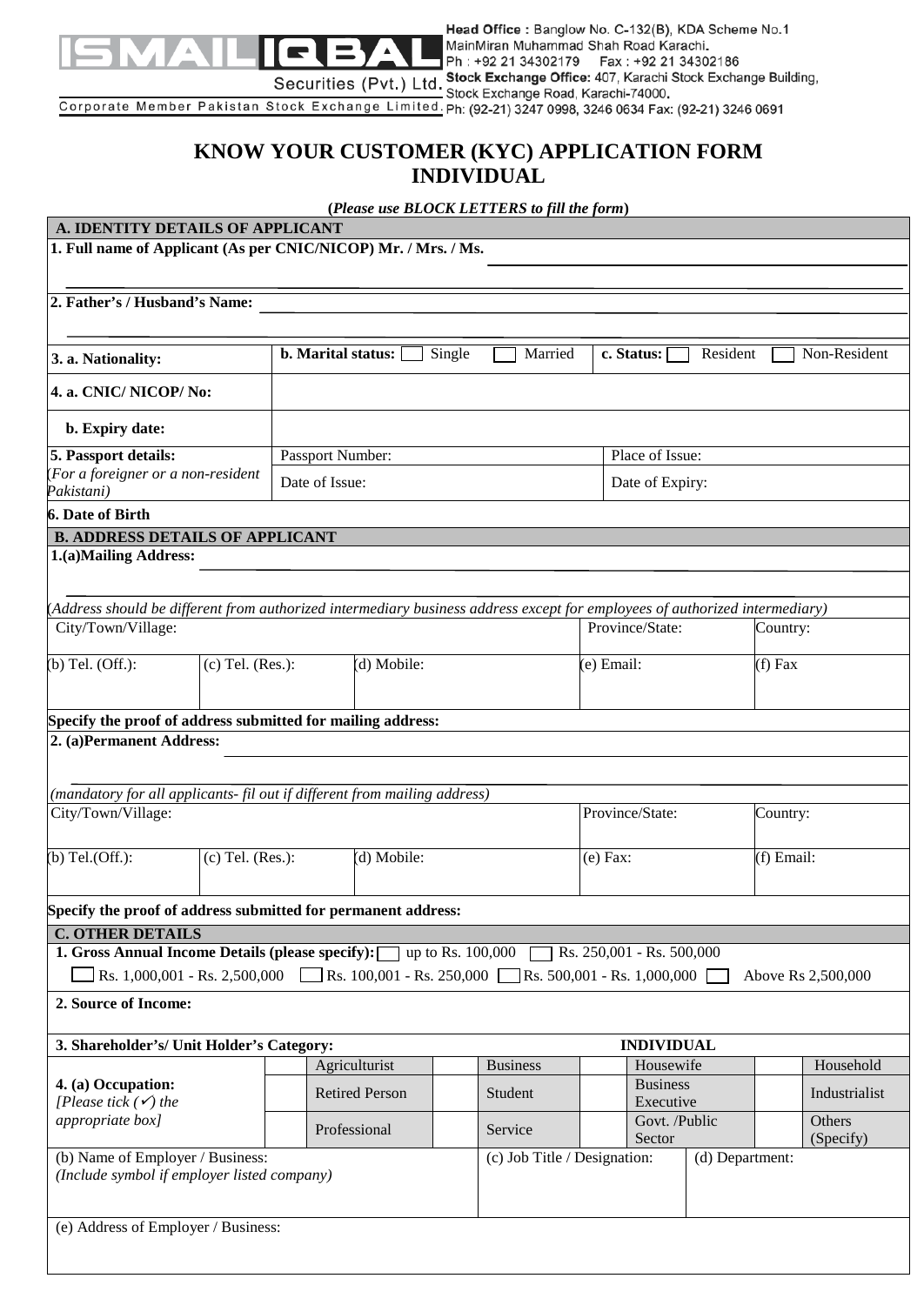| <b>D. BANK DETAILS***</b>                                                                                                                                                                                                                                                                                                                        |                                                                       |
|--------------------------------------------------------------------------------------------------------------------------------------------------------------------------------------------------------------------------------------------------------------------------------------------------------------------------------------------------|-----------------------------------------------------------------------|
| <b>Bank Name:</b>                                                                                                                                                                                                                                                                                                                                | <b>IBAN No.:</b>                                                      |
|                                                                                                                                                                                                                                                                                                                                                  |                                                                       |
|                                                                                                                                                                                                                                                                                                                                                  |                                                                       |
| <b>E. DECLARATION</b>                                                                                                                                                                                                                                                                                                                            |                                                                       |
| I hereby confirm that all the information furnished above is true and correct to the best of my knowledge and belief and I undertake to<br>inform you of any changes therein, immediately. In case any of the above information is found to be untrue or false or misleading or<br>misrepresenting, I am aware that I may be held liable for it. |                                                                       |
| <b>Signature of the Applicant</b>                                                                                                                                                                                                                                                                                                                | Signature of the Applicant as per CNIC/SNIC/NICOP/ARC/POC/Passport No |
| Date:                                                                                                                                                                                                                                                                                                                                            | (Only applicable if Applicant signature is different)                 |
| <b>FOR OFFICE USE ONLY</b>                                                                                                                                                                                                                                                                                                                       |                                                                       |
| <b>Authorized Signatory</b><br><b>Date</b>                                                                                                                                                                                                                                                                                                       | <b>Seal/Stamp of the Authorized Intermediary</b>                      |
| * Optional                                                                                                                                                                                                                                                                                                                                       |                                                                       |

**\*\* For NICOP/ARC/POC/Passport, Email is mandatory and Mobile Number is Optional. Whereas for CNIC/SNIC, Mobile Number is Mandatory and Email is Optional. Incase of SNIC where country of stay is not Pakistan, email will be mandatory. \*\*\* IBAN shall be mandatory for all Customers subject to any exception available under applicable laws, rules, regulations etc.**